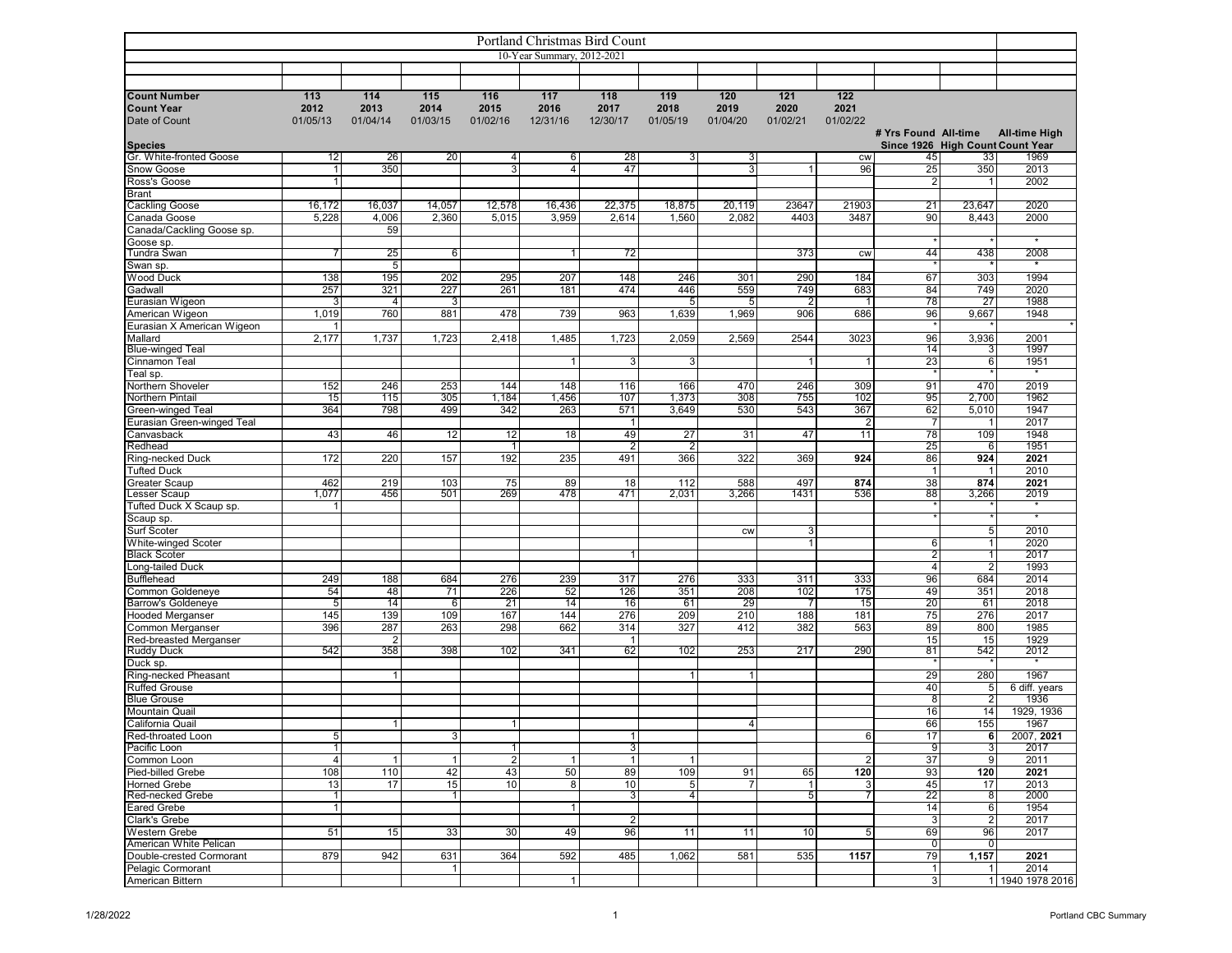| <b>Count Number</b>                     | 113            | 114                   | 115                    | 116            | 117                   | 118            | 119                     | 120            | 121            | 122             |                      |                         |                                          |
|-----------------------------------------|----------------|-----------------------|------------------------|----------------|-----------------------|----------------|-------------------------|----------------|----------------|-----------------|----------------------|-------------------------|------------------------------------------|
| <b>Count Year</b>                       | 2012           | 2013                  | 2014                   | 2015           | 2016                  | 2017           | 2018                    | 2019           | 2020           | 2021            |                      |                         |                                          |
| Date of Count                           | 01/05/13       | 01/04/14              | 01/03/15               | 01/02/16       | 12/31/16              | 12/30/17       | 01/05/19                | 01/04/20       | 01/02/21       | 01/02/22        |                      |                         |                                          |
|                                         |                |                       |                        |                |                       |                |                         |                |                |                 | # Yrs Found All-time |                         | <b>All-time High</b>                     |
| Species<br>Great Blue Heron             | 126            | 128                   | 146                    | 95             | 127                   | 120            | 137                     | 101            | 105            |                 |                      | 146                     | Since 1926 High Count Count Year<br>2014 |
| <b>Great Egret</b>                      | 12             | $\overline{8}$        | 16                     | 14             | 20                    | 18             | 18                      | 26             | 15             | 132<br>19       | 93<br>33             | 63                      | 1997                                     |
| Green Heron                             | 3              | 3                     | $\overline{2}$         | $\overline{2}$ | $6 \mid$              | 3              | 3                       | 3              | $\mathbf{1}$   |                 | 65                   | 14                      | 1948                                     |
| Black-crowned Night-Heron               |                | 9 <sup>1</sup>        |                        |                |                       |                |                         | $\overline{1}$ | $\mathbf 1$    | 3               | 46                   | 28                      | 1980, 1982                               |
| <b>Turkey Vulture</b>                   |                |                       |                        | $\mathbf{1}$   |                       |                |                         |                |                |                 | $\overline{2}$       | $\overline{2}$          | 1937                                     |
| Osprey                                  |                |                       |                        |                |                       |                |                         |                |                |                 | $\overline{2}$       | $\overline{1}$          | 1947, 2007                               |
| <b>Bald Eagle</b>                       | 57             | 53                    | 47                     | 51             | 63                    | 118            | 83                      | 107            | 61             | 101             | 37                   | 118                     | 2017                                     |
| Northern Harrier                        | $\bf 8$        | $\bf 8$               | $\overline{a}$         | $\overline{5}$ | $\overline{5}$        | 11             | $\overline{7}$          | 6              | 7              | 7               | 47                   | 12                      | 2008                                     |
| Sharp-shinned Hawk                      | 20             | 17                    | $\overline{7}$         | 13             | 9                     | 20             | 14                      | 14             | 6              | $\overline{7}$  | 89                   | 20                      | 2017                                     |
| Cooper's Hawk                           | 24             | 22                    | 19                     | 16             | 26                    | 19             | 20                      | 18             | 16             | 34              | 88                   | 34                      | 2021                                     |
| Northern Goshawk                        |                |                       |                        |                |                       |                |                         |                |                |                 | 6                    | $\overline{2}$          | 1955                                     |
| Accipiter sp.                           |                | 5                     |                        | $\overline{2}$ | 4                     | 8              | 4                       |                | 2              |                 |                      |                         | $\star$                                  |
| Red-shouldered Hawk                     | 3              | 3                     | $\overline{4}$         | $\overline{2}$ | $\overline{1}$        | $\overline{4}$ | $\overline{1}$          | 6              | -1             | $\overline{4}$  | 17                   | 6                       | 2019                                     |
| <b>Red-tailed Hawk</b>                  | 106            | 142                   | 103                    | 108            | 110                   | 131            | 124                     | 138            | 82             | 168             | 91                   | 168                     | 2021                                     |
| Rough-legged Hawk                       |                | cw                    |                        |                |                       |                |                         | -1             |                |                 | 13                   | 3                       | 1976                                     |
| Buteo sp.                               |                |                       |                        |                |                       |                |                         |                |                |                 |                      |                         | $^\star$                                 |
| Hawk sp.                                | $\overline{1}$ |                       |                        |                |                       |                |                         |                |                |                 |                      |                         |                                          |
| Golden Eagle                            |                |                       | 20                     |                |                       |                |                         |                |                |                 | $\mathbf{1}$         | $\mathbf{1}$<br>69      | 1972<br>1970                             |
| American Kestrel                        | 23<br>10       | 26<br>$\overline{7}$  |                        | 23             | 16<br>6               | 22<br>7        | 18<br>3                 | 15<br>11       | 19             | $\overline{27}$ | 96                   | 10                      | 2012                                     |
| Merlin<br>Gyrfalcon                     |                |                       | $\overline{7}$         | $\overline{7}$ |                       |                |                         |                | 8              | 7               | 61<br>$\overline{2}$ | $\mathbf{1}$            | 1974, 1994                               |
| Peregrine Falcon                        | 7              |                       | 6                      | 4              | 2                     | 9              | 12                      | 15             | 81             | 18              | 34                   | 18                      | 2021                                     |
| Prairie Falcon                          |                |                       |                        |                |                       |                |                         |                |                |                 | $\overline{1}$       | $\mathbf{1}$            | 1941                                     |
| Virginia Rail                           | 3              | $\boldsymbol{\Delta}$ | $\overline{4}$         |                | 8 <sup>1</sup>        | 6              | 3                       | 3              | 1              | 3               | 36                   | 8                       | 2016                                     |
|                                         | $\mathbf{1}$   |                       |                        |                |                       |                | $\overline{1}$          |                | $\mathbf{1}$   |                 | 5                    | $\mathbf{1}$            | 18, 20                                   |
| Sora<br>Rail sp.                        |                |                       |                        |                |                       |                |                         |                |                |                 |                      |                         |                                          |
| American Coot                           | 872            | 635                   | 255                    | 122            | 138                   | 134            | 309                     | 149            | 139            | 327             | 96                   | 1,463                   | 1955                                     |
| Sandhill Crane                          | 6              |                       |                        |                |                       | 20             |                         |                | 55             | 8               | $\overline{7}$       | 55                      | 2020                                     |
| Killdeer                                | 52             | 12                    | 50                     | 90             | 13                    | 37             | 13                      | 154            | 69             | 91              | 94                   | 396                     | 1977                                     |
| <b>Spotted Sandpiper</b>                | 5              | $\overline{2}$        | $\overline{4}$         |                | 3                     | 5              |                         | $\overline{4}$ |                | 3               | 47                   | 25                      | 1945                                     |
| <b>Greater Yellowlegs</b>               |                |                       |                        |                |                       |                |                         |                |                | 4               | $\overline{7}$       | $\overline{\mathbf{4}}$ | 2021                                     |
| Sanderling                              |                |                       |                        |                |                       |                |                         |                |                |                 | $\overline{4}$       | 11                      | 1973                                     |
| Western Sandpiper                       |                |                       |                        |                |                       |                |                         |                |                |                 | 16                   | 75                      | 1950                                     |
| east Sandpiper.                         |                |                       |                        |                |                       |                |                         |                |                |                 | 8                    | 65                      | 1976                                     |
| Dunlin                                  | -1             |                       |                        |                |                       |                |                         |                | 3              |                 | 23                   | 63                      | 1973                                     |
| ong-billed Dowitcher                    |                |                       | 1                      |                |                       |                |                         |                |                |                 | 14                   | 150                     | 1999                                     |
| Wilson's Snipe                          | 18             | $\overline{7}$        | 16                     | 17             | $\overline{4}$        | 9 <sup>1</sup> | 28                      | 83             | 32             | 13              | 20                   | 247                     | 1971                                     |
| Red-necked Phalarope                    |                |                       |                        |                |                       |                |                         |                |                |                 | -1                   |                         | 1940                                     |
| <b>Bonaparte's Gull</b>                 |                |                       |                        |                |                       |                |                         |                |                |                 | $\overline{1}$       | $\mathbf{1}$            | 1990                                     |
| Short-billed Gull                       | 137            | 57                    | 116                    | 37             | 31                    | 364            | 424                     | 168            | 80             | 62              | 64                   | 3,105                   | 1940                                     |
| Ring-billed Gull<br><b>Western Gull</b> | 44<br>58       | 71<br>18              | 13                     | 49<br>3        | 161<br>$\overline{9}$ | 45<br>13       | 99<br>15                | 38<br>11       | 18<br>15       | 61<br>17        | 91<br>58             | 1,052<br>330            | 1994<br>1927                             |
| California Gull                         | 42             | 80                    | 89                     | 99             | 61                    | 66             | 71                      | 82             | 61             | 53              | 96                   | 4,060                   | 1978                                     |
| <b>Herring Gull</b>                     | 39             | 193                   | 34                     | 25             | 44                    | 64             | 66                      | 31             | 22             | 30              | 95                   | 2,000                   | '55 (pre-split);                         |
|                                         |                |                       |                        |                |                       |                |                         |                |                |                 |                      | 596                     | '75 (post-split)                         |
| <b>Iceland Gull</b>                     | 132            | 49                    | 15                     | 11             | 10                    | 74             | 45                      | 17             | 17             | 24              | 49                   | 339                     | 1981                                     |
| <b>Glaucous-winged Gull</b>             | 762            | 1,159                 | 575                    | 757            | 530                   | 856            | 937                     | 589            | 801            | 1051            | 96                   | 16,391                  | 1961                                     |
| Western x Glau.-winged                  | 80             | 374                   | 93                     | 68             | 25                    | 145            | 351                     | 243            | 101            | 134             | 38                   | 553                     | 1997                                     |
| <b>Glaucous Gull</b>                    |                |                       | $\overline{1}$         |                |                       |                |                         |                |                |                 | 22                   | 24                      | 2004                                     |
| Gull sp.                                | 458            | 865                   | 374                    |                | 245                   | 616            | 648                     | 580            | 257            | 599             |                      |                         |                                          |
| Arctic Tern                             |                |                       |                        |                |                       |                |                         |                |                |                 | $\overline{1}$       | $\overline{2}$          | 1933                                     |
| Rock Pigeon                             | 2,329          | 997                   | 994                    | 880            | 1,754                 | 1,878          | 994                     | 1,529          | 1303           | 1626            | 49                   | 9,161                   | 1994                                     |
| Band-tailed Pigeon                      | 13             | 33                    | 13                     | $\overline{7}$ | $\overline{4}$        |                |                         | 8              | 7              |                 | 73                   | 95                      | 1992                                     |
| Eurasian Collared-Dove                  | 39             | 57                    | 6                      | 33             | 33                    | 27             | 42                      | 34             | 42             | 66              | 13                   | 66                      | 2021                                     |
| <b>Mourning Dove</b>                    | 364            | 210                   | 269                    | 211            | 264                   | 213            | 208                     | 215            | 150            | 198             | 80                   | 364                     | 2012                                     |
| <b>Monk Parakeet</b>                    |                |                       |                        |                |                       |                |                         |                |                |                 | 18                   | 21                      | 1988                                     |
| Barn Owl                                | 3              | 4                     | $\overline{\text{cw}}$ | $\mathbf{2}$   | $\mathbf{1}$          |                | $\mathbf{1}$            | 4              | $\overline{2}$ | $\overline{c}$  | 19                   |                         | 4 1978, 2013, 2019                       |
| Western Screech-Owl                     | $\overline{4}$ | 14                    | 6                      | 7              | $\overline{7}$        | $\vert$        | 5 <sub>l</sub>          | $\overline{5}$ | 4              | 4               | 37                   | 24                      | 1988                                     |
| Great Horned Owl                        | 9              | 5 <sup>1</sup>        | 10                     | $\overline{3}$ | $\overline{7}$        | $\vert$        | 8                       | 9              | 4 <sup>1</sup> | $5\phantom{.0}$ | 67                   | 12                      | 2011                                     |
| Northern Pygmy-Owl                      |                |                       |                        |                |                       |                |                         | $\mathbf{1}$   | 1              |                 | 16                   | $\vert$ 4               | 2009                                     |
| <b>Burrowing Owl</b>                    |                |                       |                        |                | $\mathbf{1}$          | $\mathbf{1}$   |                         |                |                |                 | $\overline{1}$       | $\overline{1}$          | 2016, 2017                               |
| Barred Owl                              | $\mathbf{1}$   | 2 <sub>l</sub>        | 5 <sup>1</sup>         | $6 \mid$       | $\overline{4}$        | 5 <sup>1</sup> | 3 <sup>1</sup>          | 7              | $\overline{4}$ | $\overline{7}$  | 16                   | $\overline{\mathbf{r}}$ | 2019, 2021                               |
| Strix sp.                               | $\mathbf{1}$   |                       |                        |                |                       |                |                         |                |                |                 |                      |                         |                                          |
| Northern Long-eared Owl                 |                |                       |                        |                |                       |                |                         |                |                |                 | $\mathbf{1}$         | $\mathbf{1}$            | 1959                                     |
| Short-eared Owl                         | $\mathbf{1}$   | 4                     | $\overline{4}$         | $\mathbf{1}$   | $\overline{2}$        | $\overline{2}$ | $\overline{\mathbf{c}}$ | 2 <sub>1</sub> | 3 <sup>1</sup> | $\mathbf{1}$    | 51                   | 10                      | 1949                                     |
| Northern Saw-whet Owl                   | $\mathbf{1}$   | 2                     | $\mathbf{1}$           | $\mathbf{1}$   |                       |                |                         |                |                | <b>CW</b>       | 15                   | 3 <sup>1</sup>          | 2010                                     |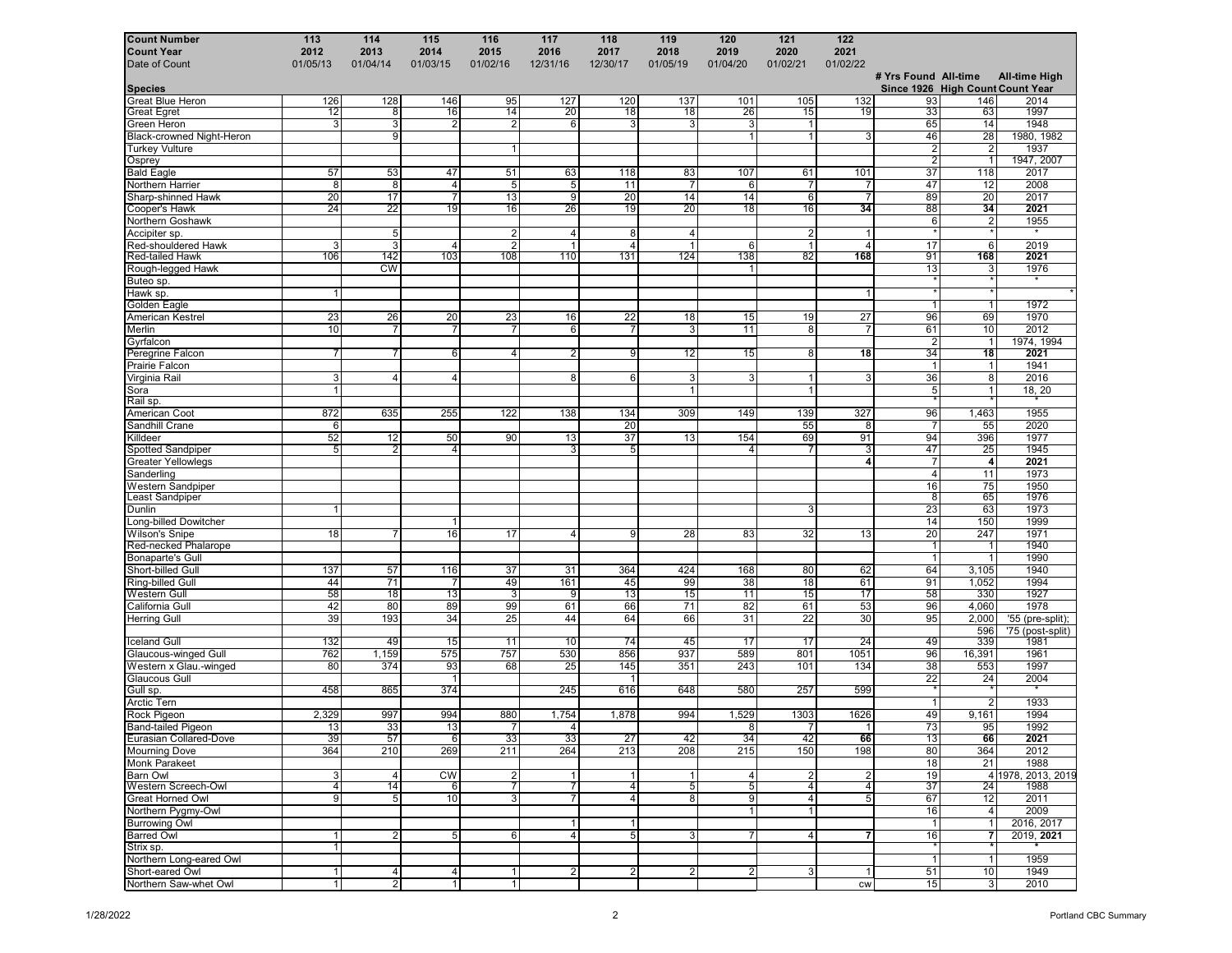| <b>Count Number</b>                         | 113            | 114            | 115               | 116                  | 117          | 118                        | 119                 | 120                  | 121            | 122            |                      |                                   |                                          |
|---------------------------------------------|----------------|----------------|-------------------|----------------------|--------------|----------------------------|---------------------|----------------------|----------------|----------------|----------------------|-----------------------------------|------------------------------------------|
| <b>Count Year</b>                           | 2012           | 2013           | 2014              | 2015                 | 2016         | 2017                       | 2018                | 2019                 | 2020           | 2021           |                      |                                   |                                          |
| Date of Count                               | 01/05/13       | 01/04/14       | 01/03/15          | 01/02/16             | 12/31/16     | 12/30/17                   | 01/05/19            | 01/04/20             | 01/02/21       | 01/02/22       |                      |                                   |                                          |
|                                             |                |                |                   |                      |              |                            |                     |                      |                |                | # Yrs Found All-time |                                   | <b>All-time High</b>                     |
| <b>Species</b><br>Anna's Hummingbird        | 467            | 614            | 454               | 335                  | 500          | 704                        | 754                 | 760                  | 621            | 724            | 54                   | 760                               | Since 1926 High Count Count Year<br>2019 |
| Costa's Hummingbird                         |                |                |                   |                      |              |                            |                     |                      |                |                | $\overline{2}$       | 1                                 | 2001, 2004                               |
| Rufous Hummingbird                          |                |                |                   |                      |              |                            |                     |                      |                |                | $\overline{2}$       |                                   | 1970, 1994                               |
| hummingbird sp.                             | $\mathbf{1}$   |                |                   |                      |              |                            |                     |                      |                |                |                      |                                   |                                          |
| <b>Belted Kingfisher</b>                    | 36             | 44             | 37                | 40                   | 41           | 49                         | 37                  | 34                   | 29             | 37             | 91                   | 49                                | 2017                                     |
| Lewis' Woodpecker                           |                |                |                   |                      |              |                            |                     |                      |                |                | 15                   | $\overline{4}$                    | 1934, 1971                               |
| Acorn Woodpecker                            |                |                |                   |                      |              |                            |                     |                      |                |                | 3                    | $\overline{2}$                    | 1981, 1986                               |
| <b>Yellow-bellied Sapsucker</b>             |                |                |                   |                      |              | $\mathbf{1}$               |                     | <b>CW</b>            |                |                | $\overline{2}$       | $\mathbf{1}$                      | 2017                                     |
| <b>Red-breasted Sapsucker</b>               | 25             | 21             | 28                | 44                   | 29           | 53                         | 44                  | 50                   | 24             | 58             | 49                   | 58                                | 2021                                     |
| Downy Woodpecker                            | 161            | 168            | 178               | 135                  | 195          | 202                        | 229                 | 212                  | 138            | 250            | 93                   | 250                               | 2021                                     |
| Hairy Woodpecker                            | 25             | 16             | 29                | 22                   | 23           | 29                         | 42                  | 40                   | 22             | 40             | 84                   | 42                                | 2018                                     |
| Northern Flicker                            | 417            | 505            | 375               | 352                  | 426          | 448                        | 426                 | 486                  | 497            | 506            | 59                   | 506                               | 2021                                     |
| "Yellow-shafted Flicker"                    |                |                |                   | $\overline{4}$       |              |                            |                     |                      |                |                | $\overline{2}$       | $\overline{4}$                    | 2015                                     |
| <b>Pileated Woodpecker</b>                  | 6              | 16             | 11                | 5                    | 15           | 12                         | 19                  | 13                   |                | 17             | 66                   | 19                                | 2018                                     |
| <b>Black Phoebe</b>                         | <b>CW</b>      |                |                   |                      |              | -1                         |                     | 6                    | 7              | 6              | 8                    | $\overline{7}$                    | 2020                                     |
| Say's Phoebe                                |                |                |                   | $\mathbf{1}$         |              |                            |                     |                      |                |                | $\overline{2}$       | $\mathbf{1}$                      | 2015                                     |
| oggerhead Shrike                            |                |                |                   |                      |              |                            |                     |                      |                |                | $\overline{2}$       | $\overline{4}$                    | 1957                                     |
| Northern Shrike<br><b>Hutton's Vireo</b>    | $\mathbf{1}$   | 1<br>$6 \mid$  | $\mathbf{1}$<br>6 | $\overline{11}$      | 3            | 4                          | 2<br>$\overline{3}$ | $\mathbf{1}$<br>4    | 3              |                | 32<br>57             | $\overline{5}$<br>$\overline{11}$ | 1966, 1969<br>2015                       |
| Gray Jay                                    | 8              | $\overline{2}$ |                   |                      |              | $\overline{2}$             |                     |                      |                | 6              | $6\phantom{1}6$      | $\overline{7}$                    | 1934                                     |
| Steller's Jay                               | 256            | 286            | 303               | 214                  | 255          | 289                        | 264                 | 321                  | 273            | 454            | 94                   | 454                               | 2021                                     |
| California Scrub-Jay                        | 492            | 674            | 743               | 480                  | 471          | 561                        | 397                 | 452                  | 507            | 579            | 36                   | 743                               | 2014                                     |
| <b>Black-billed Magpie</b>                  |                |                |                   |                      |              |                            |                     |                      |                |                | 5                    | $\overline{2}$                    | 1965                                     |
| American Crow                               | 2,635          | 2,796          | 2,562             | 2,070                | 4,920        | 5,590                      | 4,941               | 5,339                | 6,109          | 12,653         | 74                   | 12,653                            | 2021                                     |
| Common Raven                                | 13             | 16             | $\overline{c}$    | 8                    | 15           | 14                         | 10                  | $\overline{7}$       | 11             | 19             | 25                   | 19                                | 2021                                     |
| <b>Horned Lark</b>                          |                |                |                   |                      |              | $\overline{2}$             |                     |                      |                |                | 24                   | 96                                | 1940                                     |
| <b>Tree Swallow</b>                         |                |                | cw                |                      |              |                            |                     | 1                    | 3              |                | 5                    | 5                                 | 2011                                     |
| <b>Barn Swallow</b>                         |                | 2              |                   |                      | 3            |                            |                     |                      |                |                | 5                    | 3                                 | 04, 16                                   |
| <b>Black-capped Chickadee</b>               | 1,669          | 1,942          | 1,409             | 1,208                | 1,391        | 1,779                      | 1,609               | 1,588                | 1,589          | 1,611          | 96                   | 1,942                             | 2013                                     |
| Mountain Chickadee                          | $\overline{4}$ | 3              | -1                | 17                   |              |                            |                     |                      |                |                | 17                   | 18                                | 1970                                     |
| Chestnut-backed Chickadee                   | 600            | 383            | 405               | 328                  | 267          | 376                        | 289                 | 560                  | 305            | 322            | 96                   | 600                               | 2012                                     |
| <b>Bushtit</b>                              | 2,252          | 2,706          | 2,334             | 1,723                | 1,654        | 1,518                      | 1,895               | 2,076                | 2,488          | 1,765          | 88                   | 2,706                             | 2013                                     |
| Red-breasted Nuthatch                       | 474            | 210            | 216               | 121                  | 319          | 246                        | 350                 | 233                  | 276            | 290            | 91                   | 474                               | 2012                                     |
| White-breasted Nuthatch                     | 54             | 70             | 59                | 34                   | 67           | 90                         | 95                  | 99                   | 76             | 106            | 78                   | 106                               | 2021                                     |
| <b>Brown Creeper</b>                        | 124            | 121            | 117               | 124                  | 159          | 133                        | 125                 | 214                  | 150            | 148            | 92                   | 214                               | 2019                                     |
| Bewick's Wren                               | 194            | 260            | 210               | 155                  | 265          | 227                        | 301                 | 245                  | 264            | 250            | 80                   | 301                               | 2018                                     |
| House Wren                                  |                |                |                   |                      |              |                            |                     |                      |                |                | 6                    | 6                                 | 1959                                     |
| Pacific Wren                                | 237            | 144            | 129               | 77                   | 186          | 153                        | 205                 | 158                  | 146            | 239            | 24                   | 293                               | 2010                                     |
| Marsh Wren                                  | 35             | 19             | 11                | 5                    | 7            | 10                         | 15                  | 5                    | 4              | $\overline{2}$ | 53                   | 35                                | 2012                                     |
| American Dipper                             |                | $\mathbf{1}$   |                   |                      |              |                            |                     | $\mathbf{1}$         |                | $\mathbf{1}$   | 15                   | $\overline{2}$                    | 1976, 1992                               |
| <b>Blue-Gray Gnatcatcher</b>                |                |                |                   |                      |              |                            | $\mathbf{1}$        |                      |                |                | $\overline{1}$       |                                   | 2018                                     |
| Golden-crowned Kinglet                      | 1,056          | 732            | 894               | 489                  | 852          | 451                        | 517                 | 683                  | 494            | 392            | 98                   | 1,056                             | 2012                                     |
| Ruby-crowned Kinglet                        | 430            | 408            | 228               | 145                  | 442          | 292                        | 318<br>$\mathbf{1}$ | 393                  | 391            | 287            | 95<br>$\overline{1}$ | 518                               | 2006                                     |
| Eastern Bluebird<br><b>Western Bluebird</b> |                |                |                   |                      |              |                            |                     |                      |                | 9              | 21                   | 94                                | 2018<br>1929                             |
| <b>Mountain Bluebird</b>                    |                |                |                   |                      |              |                            |                     |                      |                |                | $\overline{1}$       | $\mathbf{1}$                      | 1998                                     |
| <b>Townsend's Solitaire</b>                 | 3              | $\mathbf{1}$   |                   |                      |              |                            |                     | $\mathbf{1}$         |                |                | 28                   | 10                                | 1951                                     |
| <b>Hermit Thrush</b>                        | 30             | 39             | 26                | 22                   | 18           | 17                         | 26                  | 15                   | 17             | 84             | 86                   | 84                                | 2021                                     |
| American Robin                              | 3,050          | 3,458          | 1,801             | 2,272                | 2,737        | 2,025                      | 6,778               | 3,825                | 3,387          | 3,529          | 96                   | 103,532                           | 1967                                     |
| Varied Thrush                               | 499            | 178            | 400               | 432                  | 116          | 186                        | 135                 | 133                  | 414            | 305            | 96                   | 784                               | 1942                                     |
| Wrentit                                     |                |                |                   |                      |              |                            |                     |                      |                |                | $\overline{1}$       |                                   | 1972                                     |
| Northern Mockingbird                        |                |                |                   |                      |              |                            |                     |                      |                |                | 3                    |                                   | 11983, 1984, 2001                        |
| European Starling                           | 5,292          | 3,410          | 2,249             | 2,323                | 1,903        | 3,206                      | 4,415               | 3,131                | 4,072          | 2,427          | 74                   | 1,100,000                         | 1966                                     |
| American Pipit                              | 81             | 1              | 1                 | $\vert$              |              | 53                         | 44                  | 48                   | 75             | $\overline{4}$ | 44                   | 550                               | 1935                                     |
| <b>Bohemian Waxwing</b>                     |                |                |                   |                      | 1            |                            |                     |                      |                |                | 6                    | 12                                | 1935                                     |
| <b>Cedar Waxwing</b>                        | 207            | 406            | 29                | 384                  | 155          | 173                        | 44                  | 165                  | 196            | 156            | 84                   | 1,095                             | 1976                                     |
| Orange-crowned Warbler                      | 15             | 9 <sup>1</sup> | 8                 | 3 <sup>1</sup>       | 9            | $6 \mid$                   | 2                   | 6                    | $\overline{2}$ | 6              | 40                   | 15                                | 2012                                     |
| MacGillivray's Warbler                      |                |                |                   |                      |              |                            |                     |                      |                | $\mathbf{1}$   | -1                   | 1                                 | 2021                                     |
| Virginia's Warbler                          |                |                |                   |                      |              |                            |                     |                      |                |                | $\overline{1}$       | $\overline{1}$                    | 2017                                     |
| <b>Yellow Warbler</b>                       |                |                |                   |                      |              |                            |                     |                      |                |                |                      |                                   |                                          |
| Yellow-rumped Warbler                       | 138            | 164            | 120               | 110                  | 154          | 53                         | 100                 | 127                  | 132            | 89             | 40                   | 209                               | 1976                                     |
| Audubon's                                   | 32             | 42             | 30                | 32                   | 17           | 44                         | 82                  | 58                   | 45             | 47             | 87                   | 209                               | 1976                                     |
| Myrtle<br>Undetermined                      | 8<br>98        | 30<br>92       | 3<br>87           | $\overline{9}$<br>69 | 23<br>114    | $\overline{4}$<br>$5 \mid$ | 6<br>12             | $\overline{4}$<br>65 | 16             | 3              | 61                   | 162                               | 1967                                     |
| <b>Black-throated Gray Warbler</b>          | $\mathbf{1}$   |                |                   |                      | $\mathbf{1}$ |                            |                     |                      |                |                | 3                    |                                   | 1 1980 2012 2016                         |
| Townsend's Warbler                          | 104            | 198            | 70                | 40                   | 76           | 67                         | 88                  | 113                  | 70             | 54             | 69                   | 198                               | 2013                                     |
|                                             |                |                |                   |                      |              |                            |                     |                      |                |                |                      |                                   |                                          |